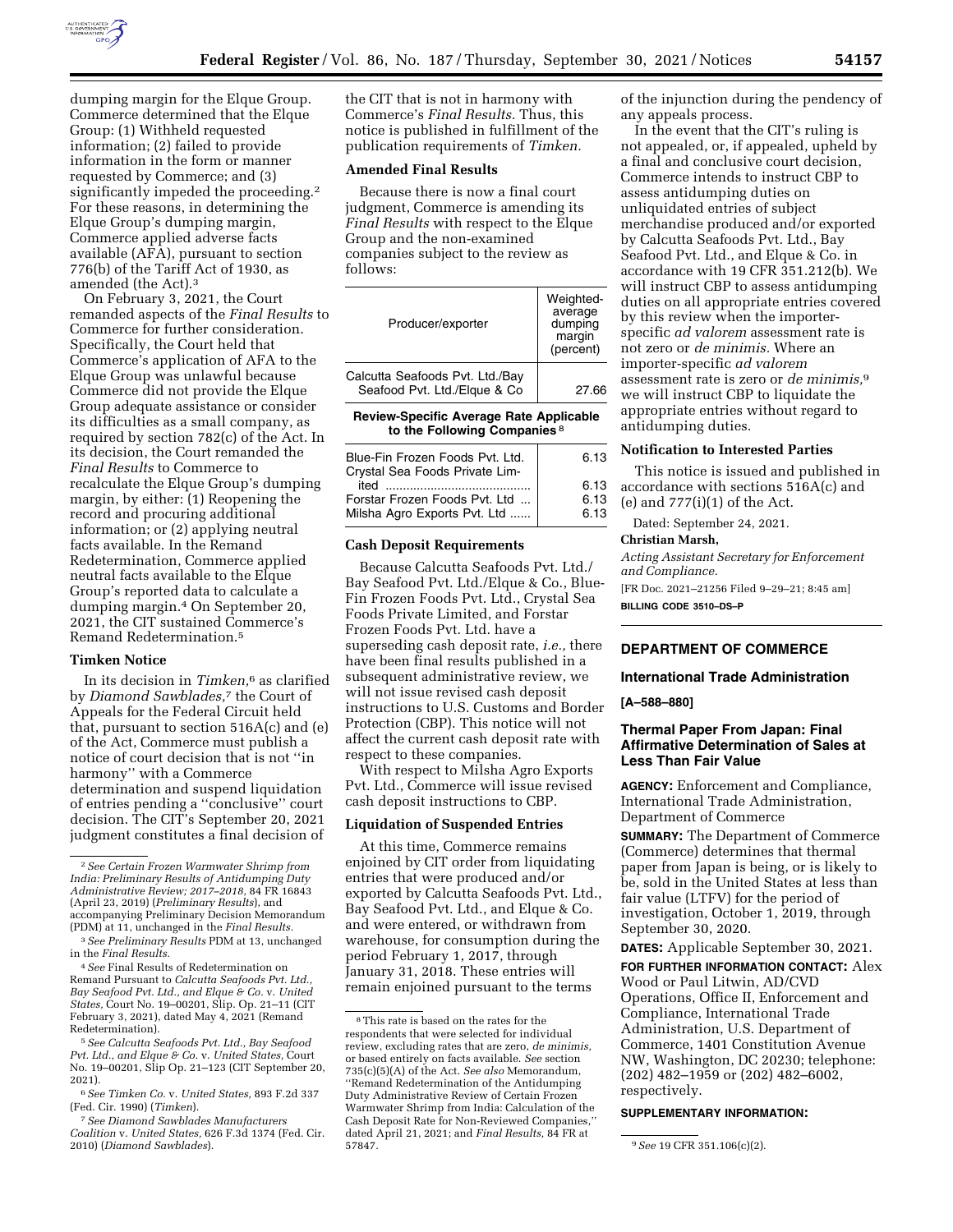## **Background**

On May 12, 2021, Commerce published in the **Federal Register** the preliminary affirmative determination in the LTFV investigation of thermal paper from Japan, in which we also postponed the final determination until September 24, 2021.1 Commerce invited interested parties to comment on the *Preliminary Determination.* A summary of the events that occurred since Commerce published the *Preliminary Determination* may be found in the Issues and Decision Memorandum.2

### **Scope of the Investigation**

The product covered by this investigation is thermal paper from Japan. For a complete description of the scope of this investigation, *see*  Appendix I.

### **Scope Comments**

On May 5, 2021, Commerce issued the Preliminary Scope Decision Memorandum.3 We received comments from interested parties with regard to the Preliminary Scope Decision Memorandum, which we addressed in the Final General Scope Decision Memorandum, and Final Japan Scope Decision Memorandum.4 Commerce has made no changes to the scope of this investigation since the *Preliminary Determination.* 

### **Analysis of Comments Received**

On June 24, 2021, the petitioners 5 filed a case brief. No other interested party submitted a case or rebuttal brief. All issues raised in the petitioners' case brief are addressed in the Issues and Decision Memorandum. A list of the issues addressed in the Issues and Decision Memorandum is attached to

4*See* Memorandum, ''Thermal Paper from Germany, Japan, the Republic of Korea, and Spain: Final Decision on General Scope Issues,'' dated concurrently with, and hereby adopted by, this notice (Final General Scope Decision Memorandum); and Memorandum, ''Thermal Paper from Japan: Final Scope Decision,'' dated concurrently with, and hereby adopted by, this notice (Final Japan Scope Decision Memorandum). 5The petitioners are Appvion Operations, Inc.,

and Domtar Corporation.

this notice as Appendix II. The Issues and Decision Memorandum is a public document and is on file electronically via Enforcement and Compliance's Antidumping and Countervailing Duty Centralized Electronic Service System (ACCESS). ACCESS is available to registered users at *https://access. trade.gov.* In addition, a complete version of the Issues and Decision Memorandum can be accessed directly at *http://enforcement.trade.gov/frn.* 

#### **Methodology—Adverse Facts Available**

Prior to verification, Nippon Paper Industries, Co., Ltd. (NPI), the sole mandatory respondent in this investigation, informed Commerce that it was withdrawing its participation from this investigation.6 Thus, we determine that NPI's data cannot serve as a reliable basis for our *Final Determination* because NPI's data could not be verified. We further determine that NPI significantly impeded the investigation and did not act to the best of its ability to comply with our requests for information. Therefore, we find it appropriate to apply a dumping margin based on adverse facts available (AFA) to NPI, in accordance with sections 776(a) and (b) of the Act. For further discussion, *see* the Issues and Decision Memorandum.

# **Verification**

As noted above, NPI withdrew its participation from this investigation prior to verification. Accordingly, Commerce was unable to conduct verification pursuant to section 782(i)(1) of the Act.

### **All-Others Rate**

Section  $735(c)(5)(A)$  of the Act provides that the estimated weightedaverage dumping margin for all other producers and exporters not individually investigated shall be equal to the weighted average of the estimated weighted-average dumping margins established for exporters and producers individually investigated excluding rates that are zero, *de minimis,* or determined entirely under section 776 of the Act. Pursuant to section 735(c)(5)(B) of the Act, if the estimated weighted-average dumping margins established for all exporters and producers individually examined are zero, *de minimis,* or determined based entirely on facts otherwise available, Commerce may use any reasonable method to establish the estimated weighted-average dumping margin for all other producers or exporters.

6*See* NPI's Letter, ''NPI's Withdrawal as Mandatory Respondent,'' dated June 17, 2021.

Commerce has determined the estimated weighted-average dumping margin for the sole individuallyexamined respondent entirely under section 776 of the Act. Pursuant to section  $735(c)(5)(B)$  of the Act, Commerce's practice under these circumstances has been to assign, as the all-others rate, a simple average of the petition rates.7 In the Petition, the petitioners provided two dumping margins, 140.25 percent and 129.86 percent, which were each based on a price-to-constructed-value comparison.8 Therefore, in the absence of any estimated weighted-average dumping margin on the record of this investigation that is not zero, *de minimis,* or determined entirely under section 776 of the Act, we are assigning the simple average of the two dumping margins in the Initiation Checklist, *i.e.,*  135.06 percent, as the all-others rate.

#### **Final Determination**

The final estimated weighted-average dumping margins are as follows:

| Exporter/producer                                                                                | Estimated<br>weighted-<br>average<br>dumping<br>margin<br>(percent) |
|--------------------------------------------------------------------------------------------------|---------------------------------------------------------------------|
| Nippon Paper Industries Co.,<br>Ltd.<br>Nippon Paper Papylia Co., Ltd <sup>9</sup><br>All Others | 140.25<br>135.06                                                    |

## **Disclosure**

Normally, Commerce discloses to interested parties the calculations performed in connection with a final determination within five days of any public announcement or, if there is no public announcement, within five days of the date of publication of the notice of final determination in the **Federal Register**, in accordance with 19 CFR 351.224(b). However, because Commerce applied AFA to the mandatory respondent in this investigation, NPI, in accordance with section 776 of the Act, and the AFA dumping margin is based solely on the petition, there are no calculations to disclose.

<sup>1</sup>*See Thermal Paper from the Republic of Japan: Preliminary Affirmative Determination of Sales at Less Than Fair Value, Postponement of Final Determination, and Extension of Provisional Measures,* 86 FR 26011 (May 12, 2021) (*Preliminary Determination*), and accompanying Preliminary Decision Memorandum (PDM).

<sup>2</sup>*See* Memorandum, ''Decision Memorandum for the Final Affirmative Determination in the Less-Than-Fair-Value Investigation of Thermal Paper from Japan,'' dated concurrently with, and hereby adopted by, this notice (Issues and Decision Memorandum).

<sup>3</sup>*See* Memorandum, ''Thermal Paper from Germany, Japan, the Republic of Korea, and Spain: Preliminary Scope Decision,'' dated May 5, 2021 (Preliminary Scope Decision Memorandum).

<sup>7</sup>*See, e.g., Notice of Final Determination of Sales at Less Than Fair Value: Sodium Nitrite from the Federal Republic of Germany,* 73 FR 38986, 38987 (July 8, 2008), and accompanying Issues and Decision Memorandum at Comment 2.

<sup>8</sup>*See Thermal Paper from Germany, Japan, the Republic of Korea, and Spain: Initiation of Less-Than-Fair-Value Investigations,* 85 FR 69580 (November 3, 2020); and Checklist, ''Thermal Paper from Japan,'' dated October 27, 2020 (Initiation Checklist) at 6–7.

<sup>9</sup>Commerce preliminarily determined that Nippon Paper Industries Co, Ltd., and Nippon Paper Papylia Co., Ltd. are a single entity. *See Preliminary Determination* PDM at 2.